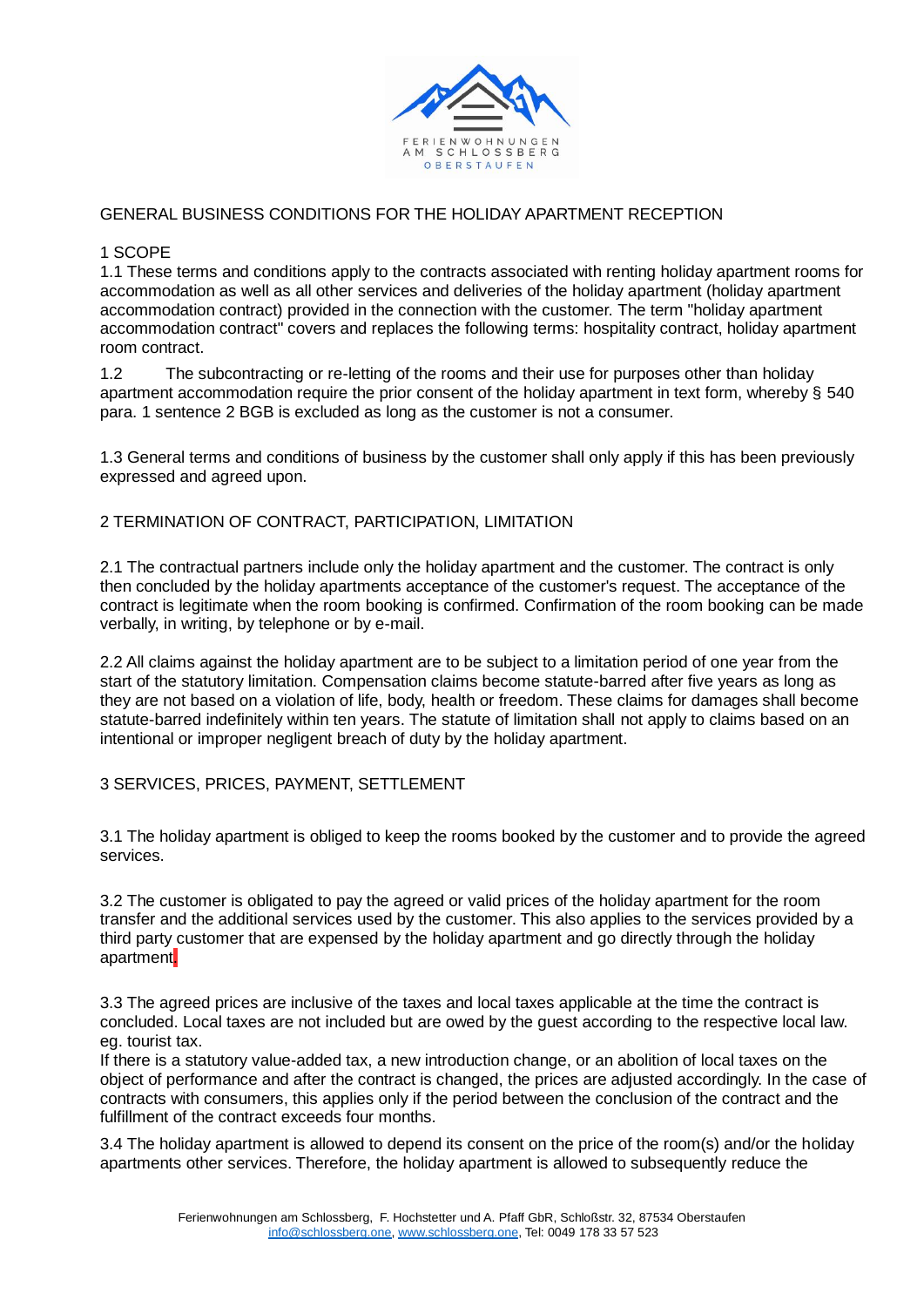

number of rooms booked, change the holiday apartment's performance and / or the duration of the customer's stay.

3.5 Invoices from the holiday apartment without a due date shall be paid within 7 days of the invoiced receipt without deduction. The holiday apartment can demand the immediate payment of due receivables from the customer at any time. In the event of a delay in payment, the holiday apartment is entitled to charge the currently applicable statutory default interest of 8% or, in the case of legal transactions in which a consumer is involved, in the amount of 5% above the base rate. The holiday apartment reserves the right to prove higher damages.

3.6 Upon conclusion of the contract by the customer The holiday apartment is entitled to demand a reasonable advance payment or security deposit. For example, in the form of a credit card guarantee. The amount of the advance payment and the payment dates can be agreed in the contract in text form. The statutory provisions shall remain unaffected in the case of prepayments or security payments for package tours.

3.7 In justified cases, the holiday apartment is entitled to make an advance payment or security deposit as defined in clause 3.6, or make an increase in the prepayment or security deposit that was originally agreed on in the contract, after the conclusion and agreed remuneration. For example, the client's payment arrears or there is an extension on the scope of the contract.

3.8 At the beginning and during the stay, the holiday apartment is also entitled to demand a reasonable advance payment or security deposit as defined in section 3.6 for existing and future claims as long as this has not already been carried out according to clause 3.6 and / or clause 3.7 has been carried out.

3.9 The customer can only offset or charge against a claim of the holiday apartment with an undisputed or legally binding claim.

4 CANCELLATION OF THE CUSTOMER NOT APPLICABLE /NO USE OF THE SERVICES OF THE HOLIDAY APARTMENTS "FERIENWOHNUNGEN AM SCHLOSSBERG"

4.1 A withdrawal of the customer from the concluded contract with the holiday apartment is only possible if a right of rescission has been expressed and agreed in the contract, there is another statutory right of withdrawal or if the holiday apartment expresses and agrees to the cancellation of the contract. The agreement of a right of withdrawal as well as the possible consent to a cancellation of the contract shall be made only in text form.

4.2 Provided that a date for the cancellation of the contract has been agreed between the holiday apartment and the customer, the customer can withdraw from the contract by then without incurring payment or compensation claims for the holiday apartment. The right of withdrawal of the customer expires if he does not exercise his right to cancel the booking by the agreed date.

4.3 If a right of withdrawal has not been agreed, has already expired, there is no statutory right of rescission or termination and the holiday apartment does not agree to a cancellation of the contract, the holiday apartment reserves the right to the agreed remuneration despite non-utilization of the service. The holiday apartment has to charge the income from renting the rooms and saving the expenses. If the rooms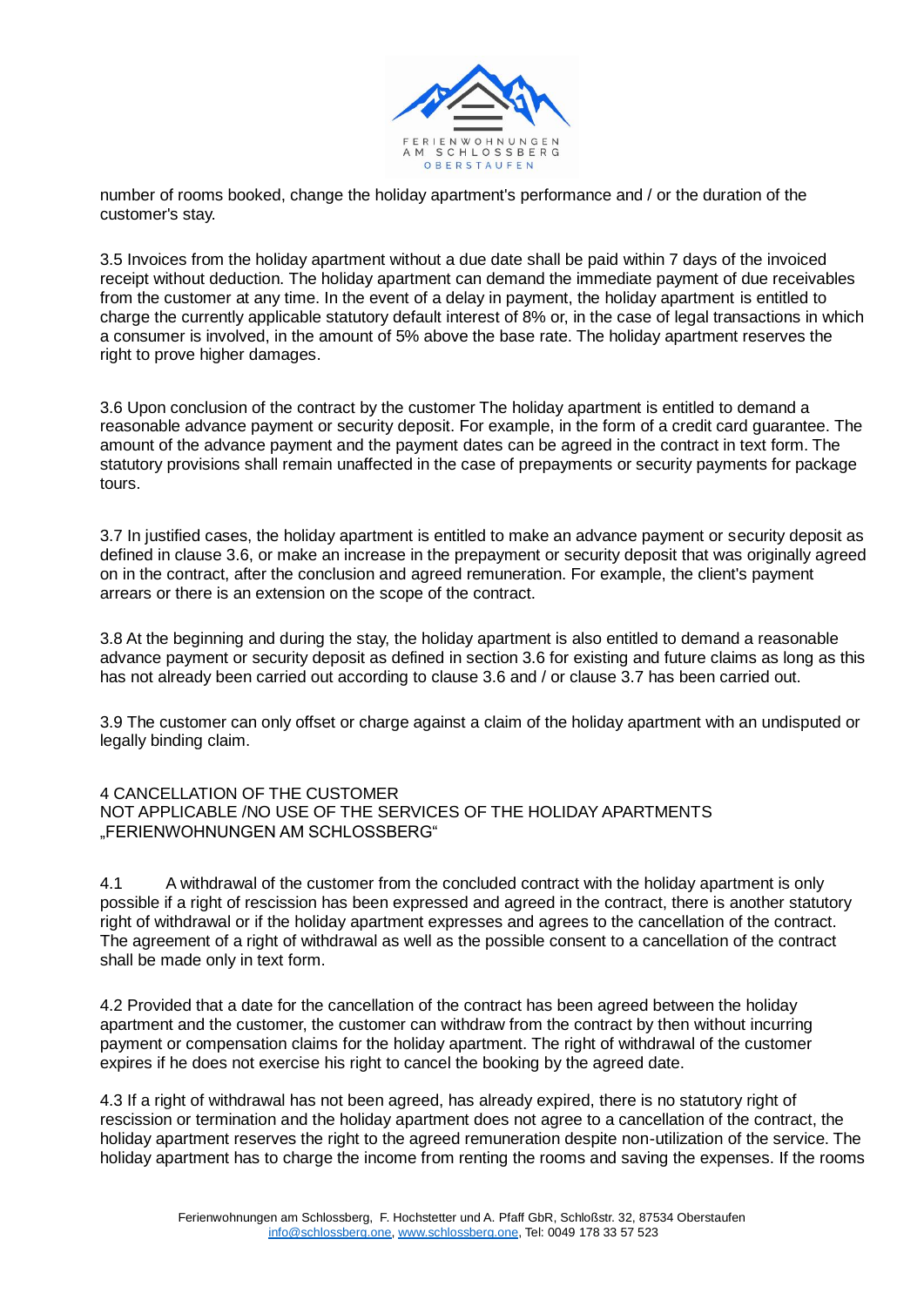

are not rented elsewhere, the holiday apartment can deduct the lump sum for expenses saved. The customer is obliged in this case to pay at least 80% of the contractually agreed price for overnight stays with or without breakfast as well as for lump-sum arrangements with third-party services. The customer is free to prove that the above claim has not occurred or has not occurred to the required amount.

# 5 RESERVATION OF THE HOLIDAY APARTMENT "FERIENWOHNUNGEN AM SCHLOSSBERG"

5.1 If it was agreed that the customer can cancel the contract free of charge within a certain period, the holiday apartment is entitled in this period to cancel the contract if other customers' request for the contractually booked rooms. The customer is requested to request the holiday apartments right to rescind contract.

5.2 If an advance payment or security deposit agreed or demanded in accordance with section 3.6 and / or clause 3.7 is not made even after the expiry of a reasonable extension period set by the holiday apartment, the holiday apartment is also entitled to withdraw from the contract.

5.3 Furthermore, the holiday apartment is entitled to withdraw from the contract for materially justifiable reasons, in particular if;

Force majeure or other circumstances beyond the control of the holiday apartment render the fulfillment of the contract impossible

Room(s) possibly being booked under misleading facts or there is a concealment of essential facts; The identity of the customer, the solvency or the purpose of residence.

The holiday apartment has reasonable grounds to believe that the use of the service may jeopardize the smooth operation, security or reputation of the holiday apartment in the public without being attributable to the domain of the holiday apartment;

The purpose or reason of the stay is illegal;

There is a breach of the clause 1.2 mentioned before.

5.4 The justified rescission of the holiday apartment does not constitute a claim of the customer for damages.

### 6 ROOM REQUIREMENT, TRANSITION AND RETURN

6.1 The customer shall not be entitled to the provision of certain rooms, unless this has been previously expressed and agreed.

6.2 Booked rooms are available to the customer from 4 pm to 8 pm on the agreed arrival day. The customer is not entitled to any earlier or later arrival. If the customer arrives earlier or later he must inform the holiday apartment in advance and the holiday apartment will arrange it, only if possible.

6.3 On the agreed departure day, the rooms are to be vacated from the holiday apartment no later than 10:00 am. Thereafter, the holiday apartment may charge 50% of the full price (list price) up to 18:00 hours due to the late evacuation of the room for its cross-border use, from 18:00 hours 100%. Contractual claims of the customer are thereby not justified. He is free to prove that the holiday apartment has either no or a significantly lower claim for usage compensation.